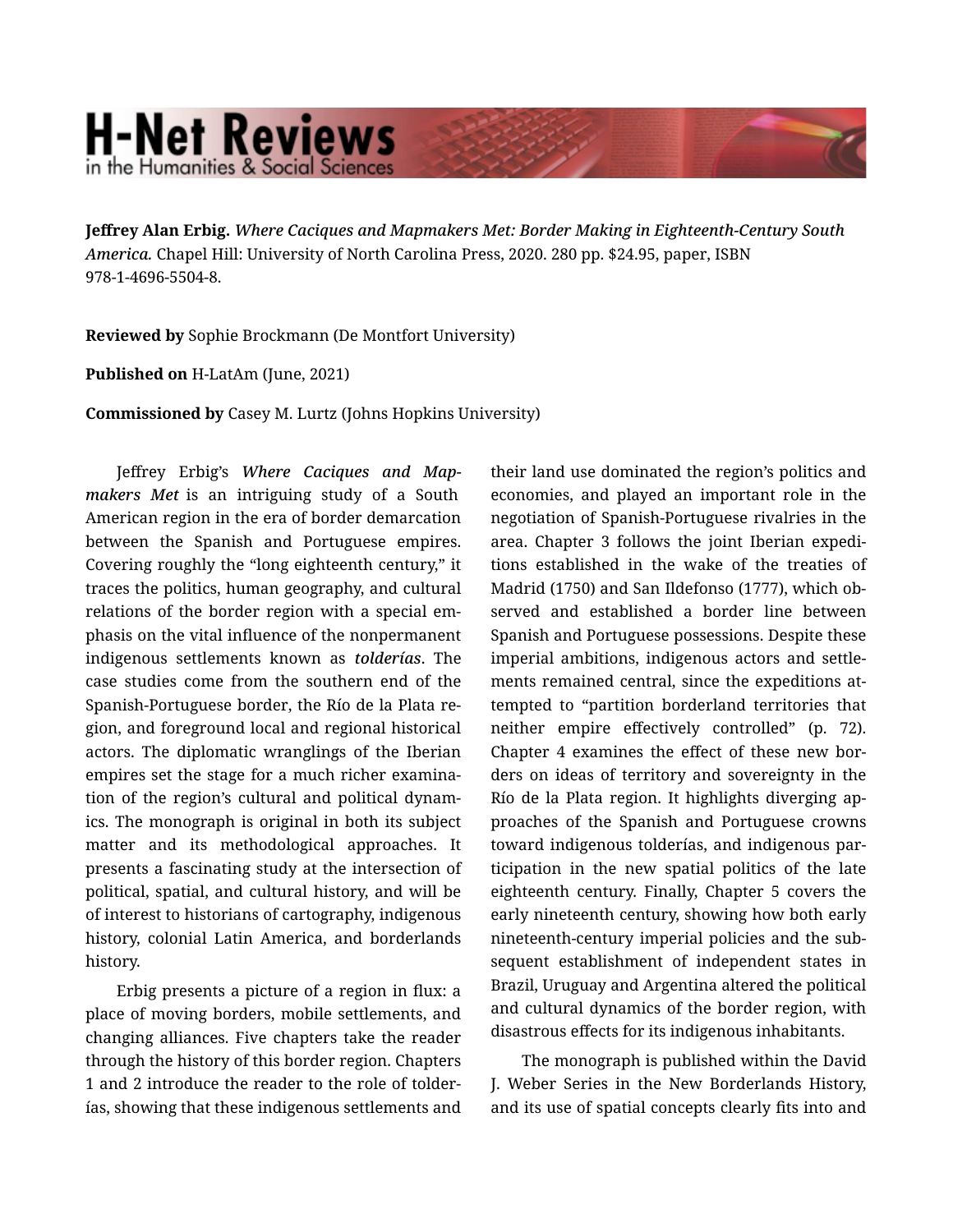develops this field. One of the strengths of this book is the author's use of a large variety of sources from different archives across both the Portuguese- and Spanish-speaking world. As a res‐ ult, the chapters take the reader seamlessly across the region, "decentering" the space and its inhabit‐ ants from previously dominant Eurocentric and imperial visions, as historian of borderlands Pekka Hämäläinen has described it.[1] Erbig de‐ clares his intent to diverge from previous frame‐ works of historical studies of the Río de la Plata re‐ gion, moving the geographical focus of this study away from missions and coastal cities to the lands mostly controlled by indigenous groups. Indigen‐ ous actors are not passive bystanders in the face of imperial diplomacy here. Erbig demonstrates individual caciques and tolderías to be important historical actors who exercised power within their own political networks, controlled the coun‐ tryside, and brokered alliances with imperial agents and Jesuit missionaries. He emphasizes that "Native peoples did not simply foil or adapt to imperial efforts; they altered the very structure of imperial governance" (p. 7). Throughout the text, caciques are mentioned by name wherever pos‐ sible, as the author explains, to avoid generalized imperial ethnonyms that rarely corresponded to indigenous self-identification (p. 25). A tapestry of interpersonal relationships and strategic alliances emerges that remained neither static nor uniform across the space.

Spatial and geographical themes inform the monograph as a whole and run through all chapters. Most obviously, the narrative revolves around the demarcation of a boundary line between the Spanish and Portuguese empires. The author shows the Río de la Plata region's trans‐ formation from a vaguely defined space in the eyes of these empires in the early eighteenth cen‐ tury to an increasingly well-mapped if contested border, and its subsequent de facto disintegration in the face of revolutionary wars. In this, Erbig makes a welcome contribution to the history of cartography (especially in chapter 3). In particu‐

lar, he emphasizes the co-construction and negoti‐ ation of geographical knowledge, which has be‐ come an important feature in recent works in the field.[2] However, caciques and toldería members are no mere "informants" or "guides" here: the spatial practices of indigenous people and their control of rural territories were constituent aspects of the border itself, as Erbig persuasively ar‐ gues. Furthering the historiography of Iberian im‐ perial attitudes toward independent indigenous communities as previously studied by historians such David J. Weber, Erbig relates this cultural and political framework to spatial practices.[3] The relatively small geographical area covered in this monograph enables the author to deal with concepts of possession, territoriality, and sover‐ eignty in a nuanced way. Because mobile toldería settlements often stood at odds with increasingly rigid European notions of fixing the border, yet could not be ignored by imperial powers, this monograph provides a unique lens on this topic.

The author shows great sensitivity to the geo‐ graphical situatedness of cultural and political in‐ teractions in the border region, employing GIS maps to illustrate the presence of tolderías in rela‐ tion to border lines and Iberian settlements, as well as change in these circumstances over time. In total, the monograph includes twenty-two his‐ torical maps and thirteen maps drawn up to illus‐ trate the book's arguments, most of the latter drawing on GIS data. The GIS maps provide an ex‐ cellent visual representation of the area covered by these settlements. Due to the nature of the un‐ derlying data this exercise presents some chal‐ lenges, which the author does not shy away from discussing. The data underlying the GIS maps is, after all, dependent on our interpretation of the source material. For instance, a map recording purported locations of indigenous Charrúa and Minuanes over time (map 8, p. 125) might appear to show that these groups moved closer to the Spanish-Portuguese border line in the early 1800s. However, as Erbig points out, it is possible that more frequent mentions of indigenous settlements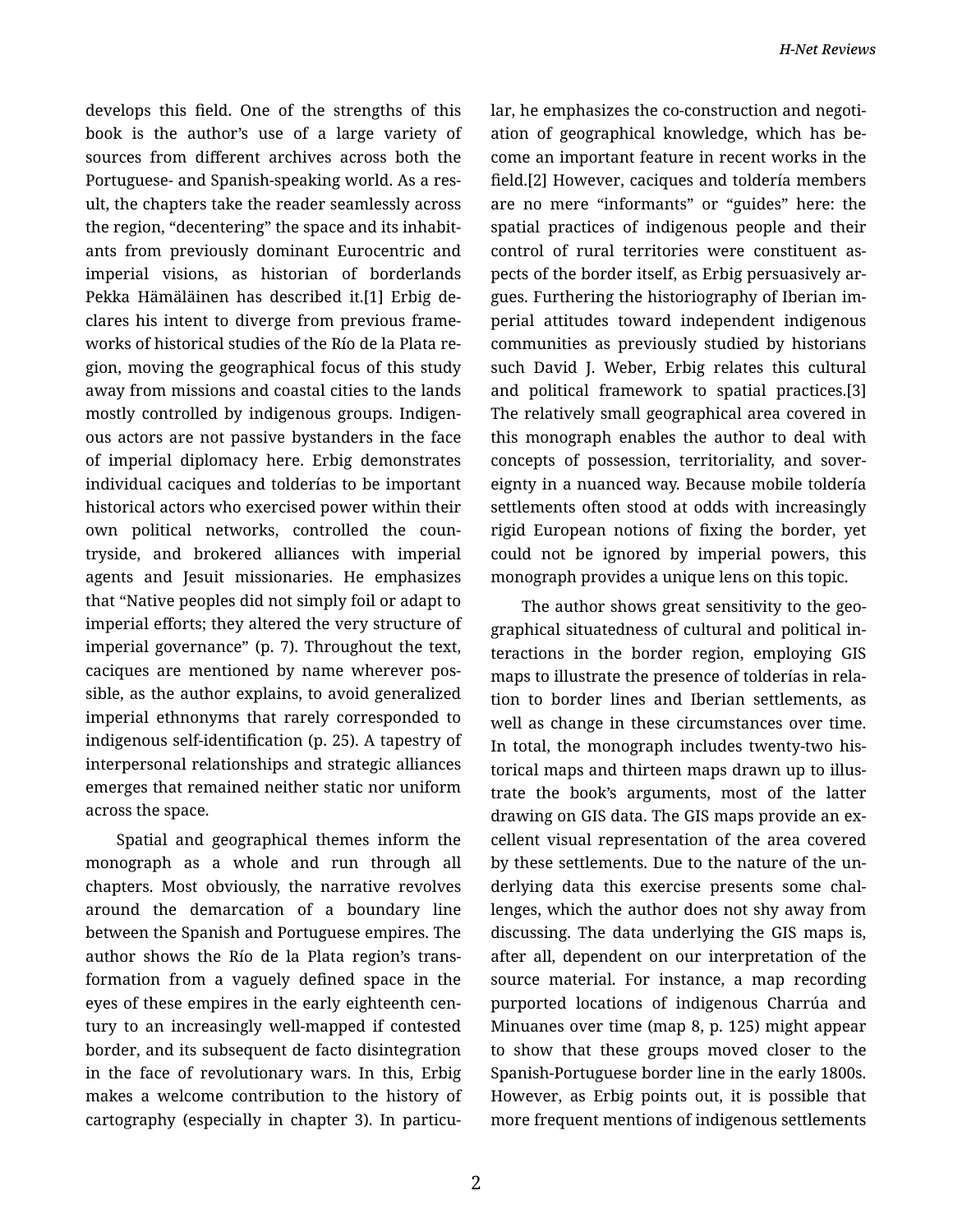near the borderline simply reflect these documents' authors paying more attention to inhabit‐ ants of a contested area in these years. In another example (map 4, p. 32), Erbig emphasizes that a map neatly dividing toldería locations into ethnic groups such as "Minuanes," "Charrúas," or "Bo‐ hanes" as mentioned in imperial sources, is more likely to reflect a colonial imagination of territory than the reality of indigenous ethnonyms.

While the GIS maps are a persuasive way of representing an enormous number of data points drawn from painstaking archival research to the reader, Erbig's own comments on the nature of the source material for the maps and the chal‐ lenges in drawing data from it make for particu‐ larly interesting discussions. Prompting the reader to reflect on the uneasy relationship between the presence of diverse and itinerant populations and imperial spatial understanding, they serve as excellent case study for evaluating colonial sources from new perspectives. Further discussions about the archival material also bring convincing con‐ clusions with regard to nineteenth-century states' depictions of indigenous groups. In the conclusion (and maps 12-13), Erbig deftly draws an arc from colonial records' inability or disinterest in accur‐ ately representing tolderías to the misinterpreta‐ tion of their role in the later national histories. He contrasts the increasingly violent campaigns against independent indigenous populations in co‐ lonial and independent nineteenth-century states with the apparent conviction of Brazilian, Ur‐ uguayan, and Argentinian sources of the later nineteenth century that former indigenous inhab‐ itants simply migrated away from the national ter‐ ritory, showing that documental practices and spa‐ tial (mis)understandings underlined indigenous erasure from national historiographies.

The multitude of archival materials consulted and the sheer number of encounters between dif‐ ferent groups and individuals documented are some of the monograph's great strengths. It is this local wealth of detail that allows the author to weave together indigenous and imperial histories and present a nuanced portrait of a complex bor‐ derland in which different territorialities coexis‐ ted. The geographical specificity of the case studies may limit their broader applicability to other con‐ texts in some respects, as the author admits (p. 171). The back-and-forth of changing alliances along the border and the region's continuously changing settlement patterns also do not easily lend themselves to producing a linear narrative. This in addition to the vast number of individuals mentioned (whether Spanish or Portuguese agents, individual residents, merchants, and "gobetweens" in the border region) might present a challenge to a nonspecialist reader, who may occa‐ sionally find the level of detail overwhelming, or difficult to place in a wider context. Nevertheless, the author's commitment to avoid flattening indi‐ genous actors into essentialized imperial categor‐ ies and restore their names, spatial politics, and crucial influence to the historical record is an im‐ portant project and makes for a highly innovative monograph.

## Notes

[1]. Pekka Hämäläinen, "What's in a Concept? The Kinetic Empire of the Comanches," *History and Theory* 52, no. 1 (2013): 81-90.

[2]. For instance, Graham D. Burnett, *Masters of All They Surveyed: Exploration, Geography and a British El Dorado* (Chicago: University of Chica‐ go Press, 2000); and Neil Safier, *Measuring the New World: Enlightenment Science and South America* (Chicago: University of Chicago Press, 2012).

[3]. David J. Weber, *Bárbaros: Spaniards and Their Savages in the Age of Enlightenment* (New Haven, CT: Yale University Press, 2006).

3